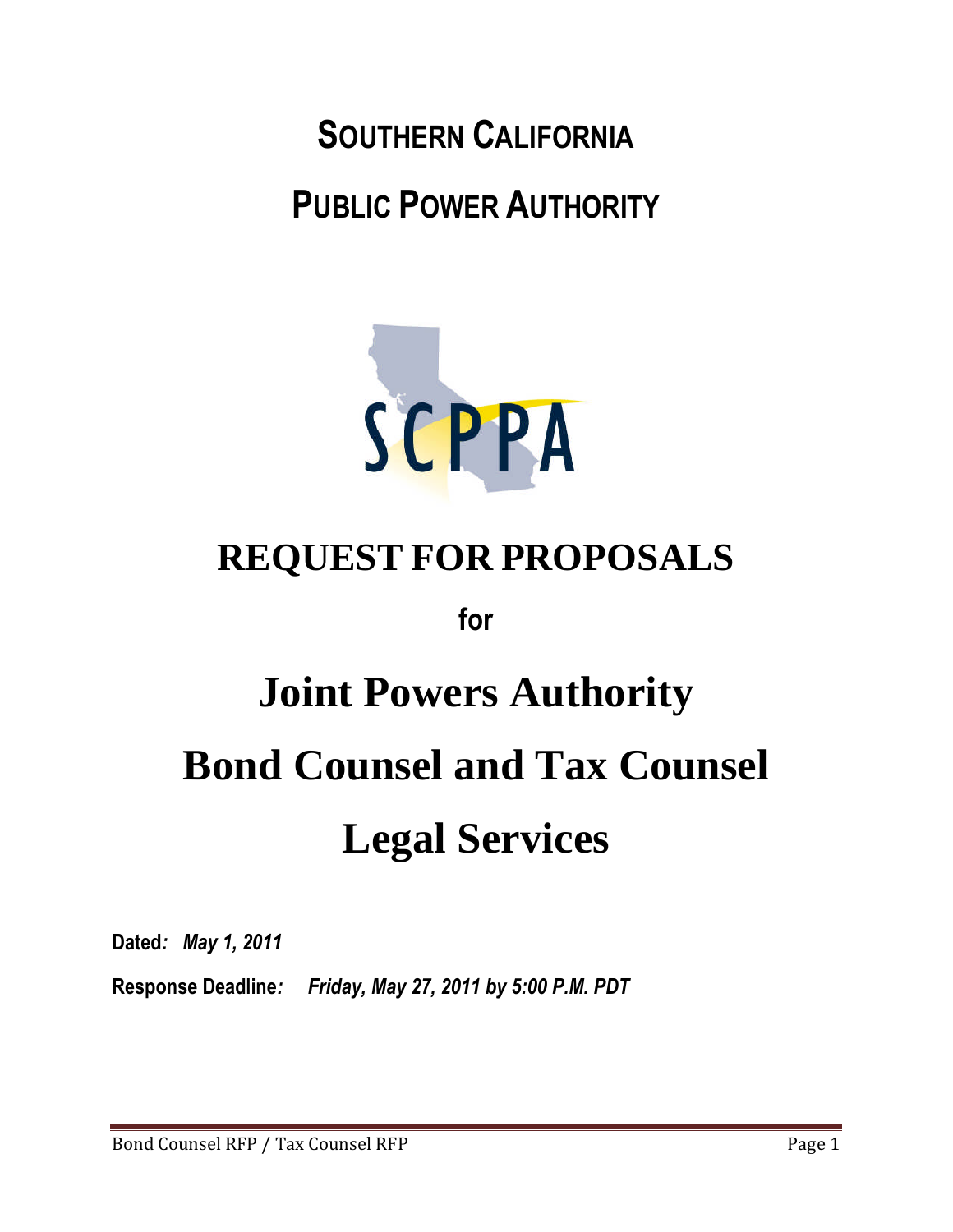# **SOUTHERN CALIFORNIA PUBLIC POWER AUTHORITY**

#### REQUEST FOR PROPOSALS:

#### SCPPA BOND COUNSEL AND SCPPA TAX COUNSEL

The Southern California Public Power Authority ("SCPPA" or "the Authority") is soliciting competitive proposals from qualified law firms interested in being retained to serve as SCPPA lead bond counsel, bond co-counsel and/or SCPPA tax counsel. Bond counsel, bond co-counsel and/or tax counsel will be retained to assist SCPPA and its member city electric utilities in matters associated with the financing and refinancing of SCPPA projects. The Authority is seeking highly experienced counsel possessing appropriate background and experience in public finance and related SCPPA disciplines including tax law, joint powers law, contract and real property law, electricity law and renewable energy finance, to assist the Authority and its members with the financing of current and future matters associated with a variety of electric energy procurement projects.

The proposed legal services may be provided under an anticipated proposed legal services engagement by either a single firm or a combination of firms possessing substantial background and experience in the legal specialties associated with public finance and the procurement of renewable energy resources by municipal or other publicly owned electric utilities. It is possible that one or more firms may be selected and assigned responsibilities depending upon their capability to handle specified tasks associated with specific SCPPA projects. Responding firms are encouraged to set forth the complete array of services which the firm is capable of providing with respect to all of the subjects addressed in this request for proposal process, as well as all other relevant experience or expertise which the firm may possess. The Authority intends to choose one or more firms to enter into a legal services agreement with an estimated term of four years. The agreement would be subject to termination by either party upon thirty days' written notice.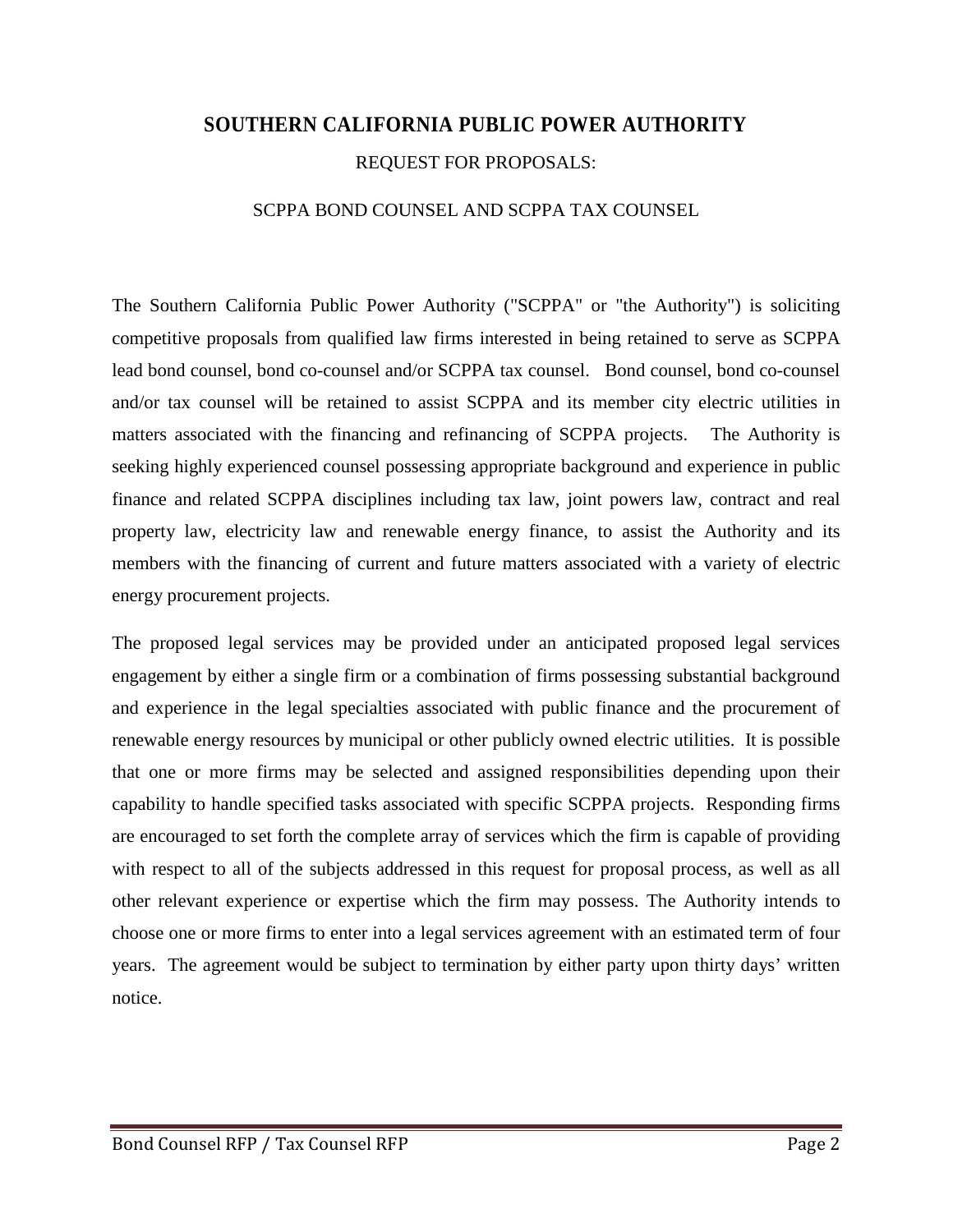# **I. THE SOUTHERN CALIFORNIA PUBLIC POWER AUTHORITY**

SCPPA is a joint powers authority and public entity organized under the laws of the State of California. SCPPA was created pursuant to the California Government Code and a Joint Powers Agreement for the purpose of joint planning and financing, as well as development, acquisition, construction, operation, and maintenance of projects for the generation or transmission of electric energy. SCPPA's members consist of the eleven municipal utilities and one irrigation district— Anaheim, Azusa, Banning, Burbank, Cerritos, Colton, Glendale, Los Angeles, Pasadena, Riverside, Vernon, and the Imperial Irrigation District. Through SCPPA, these municipalities supply electric energy within Southern California, in part by way of twenty four (24) generation, transmission, and fuels projects, to over two-million customers and a population exceeding fivemillion in five Southern California counties. SCPPA currently has outstanding, approximately \$3.5 billion in bonds which are associated with SCPPA projects. An overview of SCPPA and SCPPA's major projects can be found at the SCPPA website at www.scppa.org.

SCPPA anticipates over the next few years that one of SCPPA's primary objectives will be to develop new SCPPA projects for the purpose of fulfilling its member agencies renewable energy goals. However, in addition to these activities SCPPA will also monitor ongoing developed projects, monitor and control current debt, carry out refunding activities when appropriate, be responsive to developments in the financial markets from which SCPPA can benefit, and handle bond, financial, and tax implications for both developed and developing projects. SCPPA is looking for bond counsel, bond co-counsel and tax counsel which will help achieve these objectives.

During this RFP process, responding firms are encouraged all to provide all qualifying relevant experience. Bond counsel and tax counsel services may be provided under a proposed legal services engagement by the same firm or firms, or any of these legal specialties may be engaged independently by SCPPA through separate and discrete legal service agreements with different law firms. SCPPA intends to choose the most suitable firms to enter into a legal services agreement for an estimated period of four years commencing during the last half of 2011 and to serve as bond counsel, bond co-counsel and/or tax counsel during that time.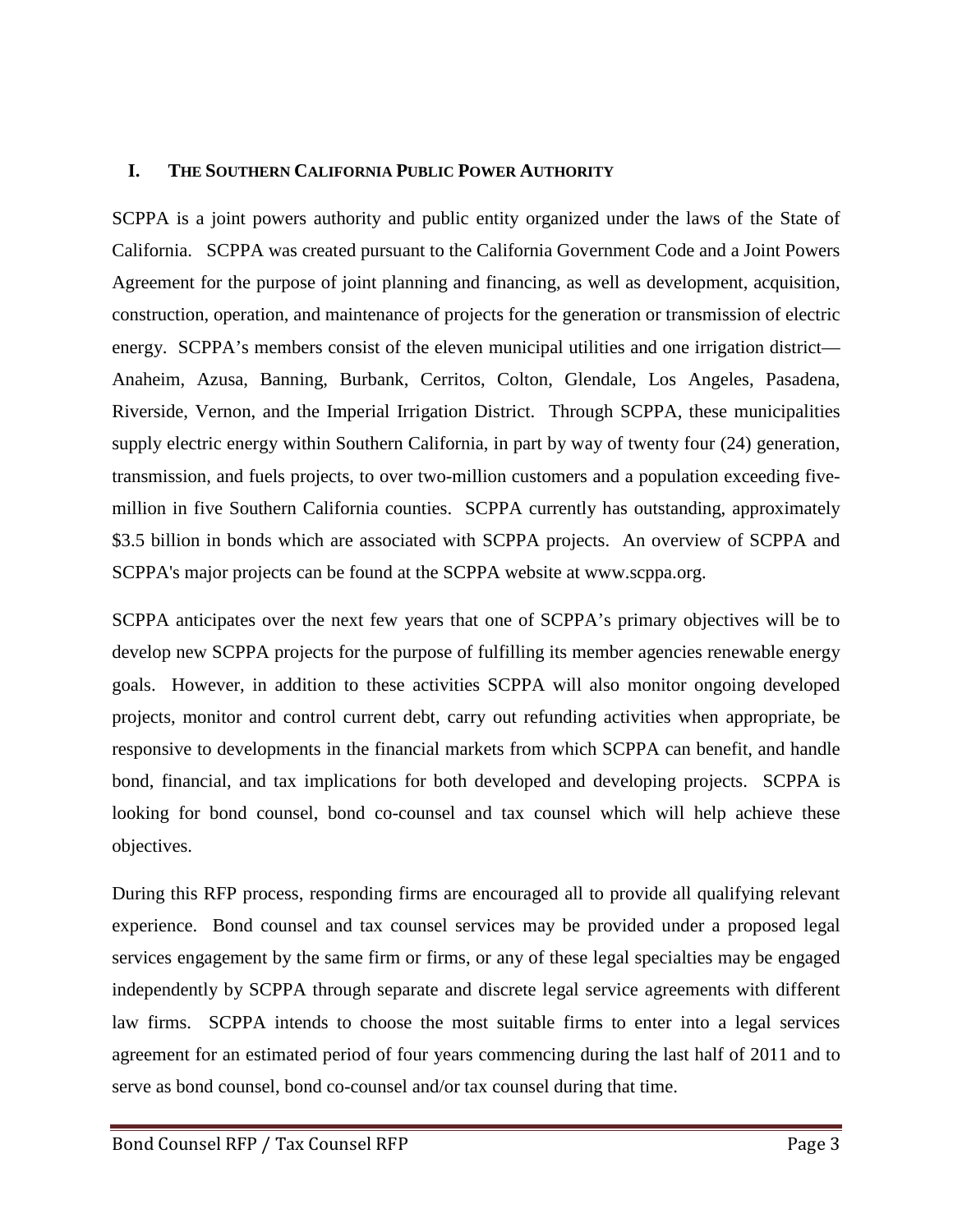Responses to this RFP shall set forth the firm's background and qualifications which are believed to make the firm suitable for this particular engagement agreement. The information provided by the firm should identify with specificity the different areas of expertise addressed in this RFP for which the firm is uniquely suited. The selection process is anticipated to consist of submission of the requested written information and any other information respondent believes to be helpful in the selection process. At SCPPA's discretion, SCPPA may request further information and schedule firm interviews.

# **II. SCOPE OF WORK**

# a. BOND COUNSEL

SCPPA is interested in proposals from qualified "Category One" law firms interested in being retained to serve SCPPA as either lead bond counsel or as bond co-counsel. A "Category One" firm is a nationally recognized bond counsel firm which is regarded by major U. S. underwriters and investment bankers in connection with bond issuances, as fully possessing the necessary background and experience in tax exempt financing and possessing substantial skill in the disciplines necessary to the issuance of public entity bonds. A Category One firm is a law firm whose work product and opinions of counsel with respect to subjects of public finance, are fully acceptable without qualification by national underwriting and investment banking firms. SCPPA is also encouraging small firms to apply under this RFP process to potentially serve as bond cocounsel in selected legal tasks associated with the work described herein.

In responding to this RFP with respect to bond counsel services, SCPPA requests that respondents provide evidence of substantial experience as public entity bond counsel, especially with respect to municipal utilities and/or California joint powers agencies. The duties of bond counsel include, but are not limited to, assisting SCPPA in the preparation and examination of all matters necessary for the issuance, sale, execution, delivery and disclosure as required by law of SCPPA revenue bonds, revenue notes, revenue certificates, refunding revenue bonds, bond anticipation instruments, commercial paper or any and all other form of indebtedness which SCPPA may propose to issue or sell. Transactions for which the selected counsel may be engaged may include: any original issue, refunding, forward delivery, swap or derivative transaction in which SCPPA may participate. SCPPA anticipates that the potential for refunding or swap opportunities which may arise from time to time, as well as the potential sale of original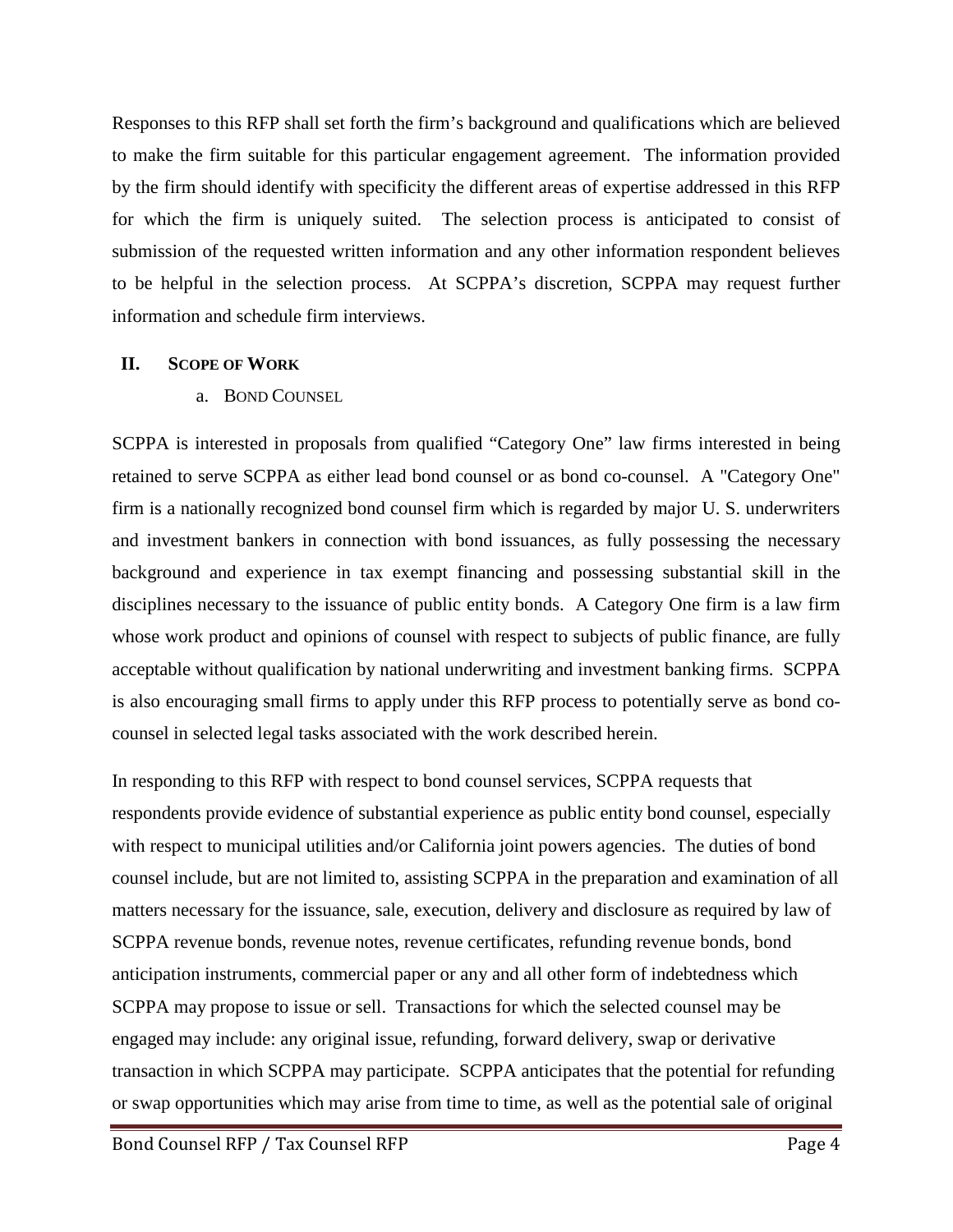issue project bonds over the next four years will depend, in part, on market conditions as well as the development of new SCPPA projects. SCPPA is authorized to issue revenue bonds on a competitively bid basis or upon a negotiated basis, and in fixed or in variable rate form. Bond counsel may be called upon to work on bond matters either individually or in conjunction with bond co-counsel which, depending on varying circumstances, could be a small to midsize firm or an MBE/WBE/OBE firm.

Bond counsel will be expected to examine all procedural requirements and all constitutions, statutes, laws, rules, regulations and resolutions relevant to or in any way affecting the issuance, sale, execution, delivery and disclosure issues relating to any project anticipation debt instruments, and any bonds, notes, certificates or commercial paper, including swap or derivative transactions. Bond counsel may also be called upon to assist SCPPA and other SCPPA legal counsel in any disputes, disagreements or litigation relating to or in any away affecting the issuance, sale, execution, delivery and disclosure issues of such bonds, notes, certificates, commercial paper, or other debt related instruments, including swap or derivative transactions. Bond counsel may also be called upon to provide an opinion either individually or in conjunction with SCPPA bond co-counsel stating that the bonds, notes, certificates, or commercial paper, as executed and delivered pursuant to bond proceedings, will constitute valid and binding obligations of SCPPA and its applicable project participants. Bond counsel may be required to render an opinion expressing that the interest on such bonds, notes, certificates or commercial paper is exempt from personal income taxes under the laws of the United States and the laws of the State of California, unless SCPPA chooses to issue such securities on a taxable basis.

b. TAX COUNSEL

SCPPA is seeking experienced law firms possessing substantial background and experience in both taxable and tax-exempt municipal finance work. This Request for Proposal process is designed to select suitable law firms to assist SCPPA to carry out financing requirements with respect to SCPPA projects, and to advise with respect to those actions which may be appropriate in addressing these matters. It is possible that one or more firms may be selected and assigned responsibilities depending upon their demonstrated capabilities and experience. In addition, SCPPA is soliciting proposals from experienced tax practitioners skilled in the tax issues implicit in structuring and issuance of tax-exempt local government debt.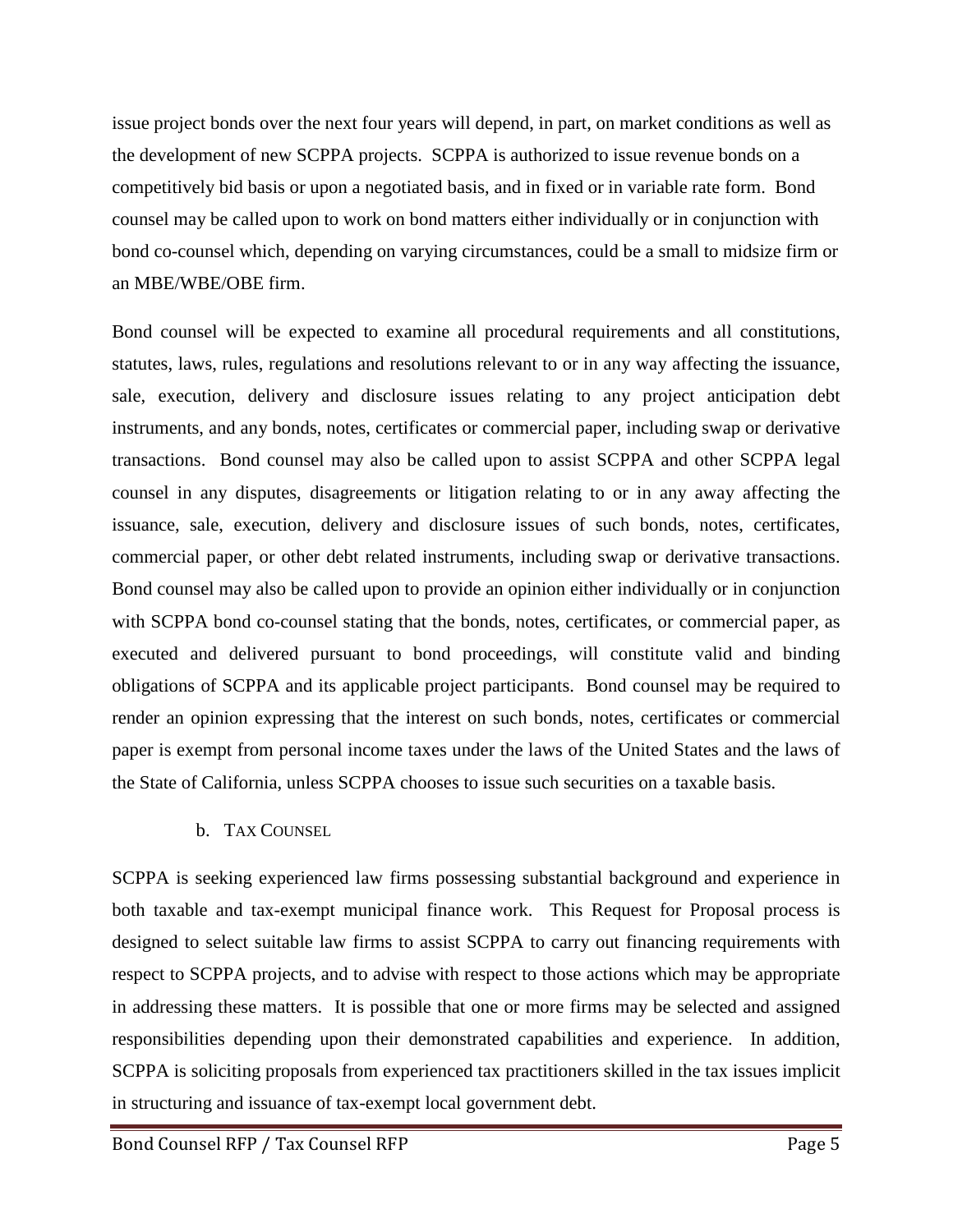SCPPA frequently requires advice with respect to highly technical tax exempt implications in many of the financings and refinancing issues which arise during the lifetime of SCPPA projects. In addition to seeking counsel possessing municipal finance and joint powers financing experience, SCPPA is also seeking tax counsel having substantial background and experience with legal provisions implicated in tax exempt financings of generation projects, transmission projects, natural gas reserve acquisition projects and natural gas prepayment transactions. Firms purporting to have substantial tax experience should have a working understanding of the laws, treasury regulations, decisions, pronouncements, rulings and determinations dealing with tax exempt financing of governmental generation and transmission projects, natural gas reserve acquisition projects and natural gas prepayment transactions. SCPPA is especially interested in such experience in the context of renewable energy facilities. Experience in how to address service contract issues associated with Section 7701 of the Internal Revenue Code, output facility issues associated with 1.141-7 of the Treasury Regulations, prepayment rules associated with Sections 1.148-1 and 1.141-5 of the Treasury Regulations and management contract issues associated with Revenue Procedure 97-13 is desirable.

# **III. EVALUATION CRITERIA**

The retention by SCPPA of any firm submitting a proposal may be based upon, but will not necessarily be limited to, the following general criteria:

- Respondent has served as lead bond counsel in more than six municipal or three joint powers financing closings within a calendar year;
- Respondent, as a nationally recognized bond counsel, should be able to provide a written opinion as to the legality of any bond, note or certificate issue, including, where and if applicable, the tax exemption of any such issue, acceptable to the underwriters of any such issue and in turn to the investors, investor syndicates and investment firms in the United States who may bid on or otherwise negotiate project debt offerings of SCPPA;
- Respondent must have the ability to provide an acceptable arbitrage certificate;
- Respondent must be able to provide competent advice on disclosure issues which may be required by law;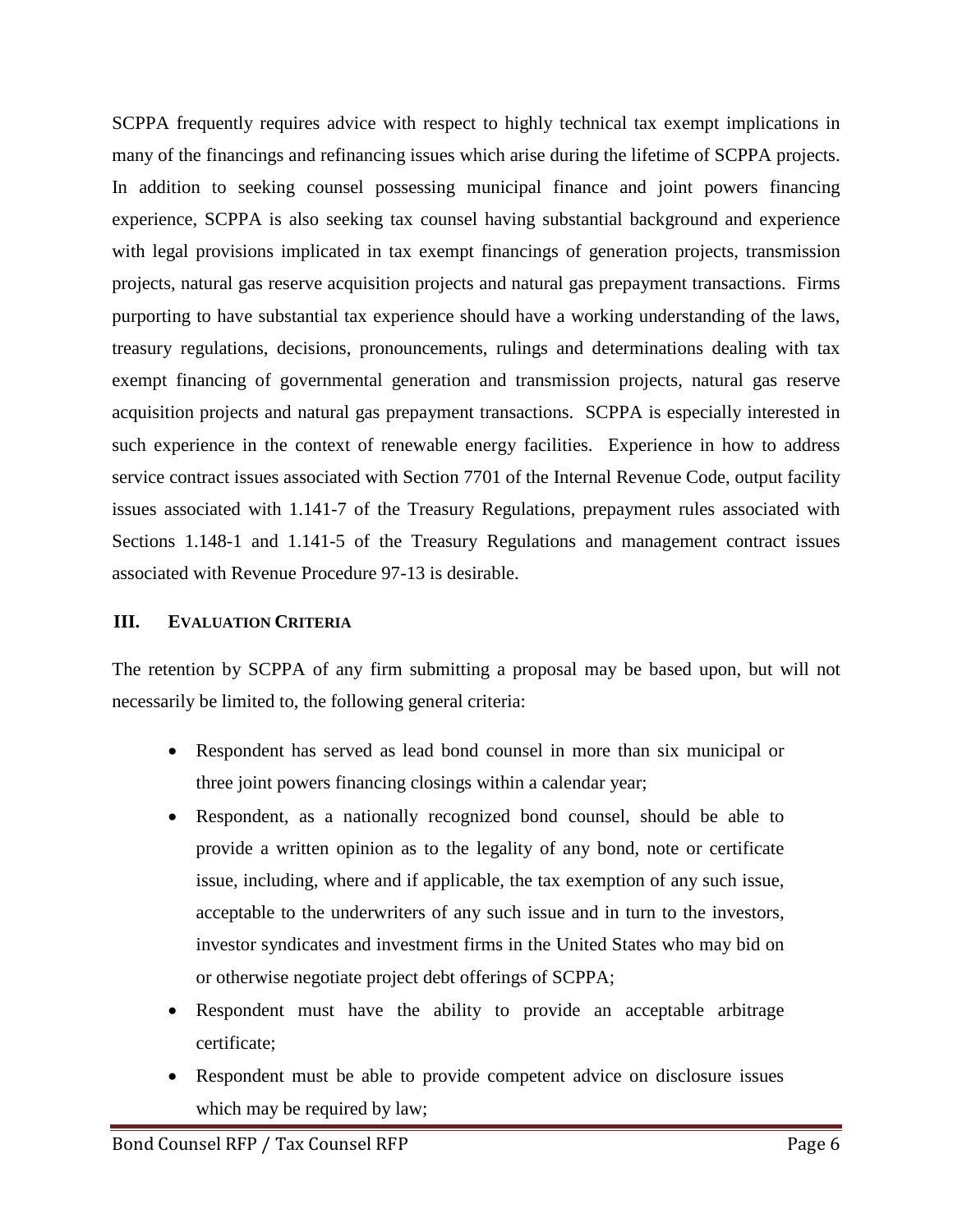- Respondent must possess tax expertise on current municipal electric utility tax exempt financing issues, such as those created by developments affecting the electric industry, open access issues, private use issues, service contract issues, natural gas acquisition issues, electric and natural gas prepayments, etc.;
- Respondent must be able to provide legal services on a continuing and uninterrupted basis as requested by SCPPA.
- Respondent should provide a proposed fee schedule and/or acceptable alternative billing methodologies which provide, in SCPPA's judgment, the best value to SCPPA with respect to these services.

It is anticipated that the proposals will be evaluated by one or more evaluation committees comprised of representatives from SCPPA member cities. The evaluation committee(s) may, in their discretion, decide to conduct interviews of selected respondents to further assist in the evaluation process. Any recommendations for the award of legal services contracts under this process may be premised, among other factors, on the basis of the best value and the lowest ultimate cost to SCPPA. SCPPA reserves the right to reject any or all proposals.

# **IV. CONTENT OF RESPONSE**

A copy of SCPPA's Bond Counsel and Tax Counsel Questionnaire is attached as Appendix A. SCPPA requests that responses to this questionnaire be completed by each firm interested in being retained as bond counsel and/or tax counsel as an exhibit to your proposal. Please complete the questionnaire as accurately and as fully as possible and include all information which you deem relevant or which you believe would be helpful to the evaluation process.

Proposals shall also include the following information in the order listed:

# a. SUBCONTRACTORS

State whether your firm will use any subcontractors or bond co-counsel to perform services pursuant to the contract. Should the use of subcontractors or bond co-counsel be offered, the proposing firm shall provide the same assurances of competence for subcontractors as the firm provides for itself and should demonstrate that the firm has the ability to manage and supervise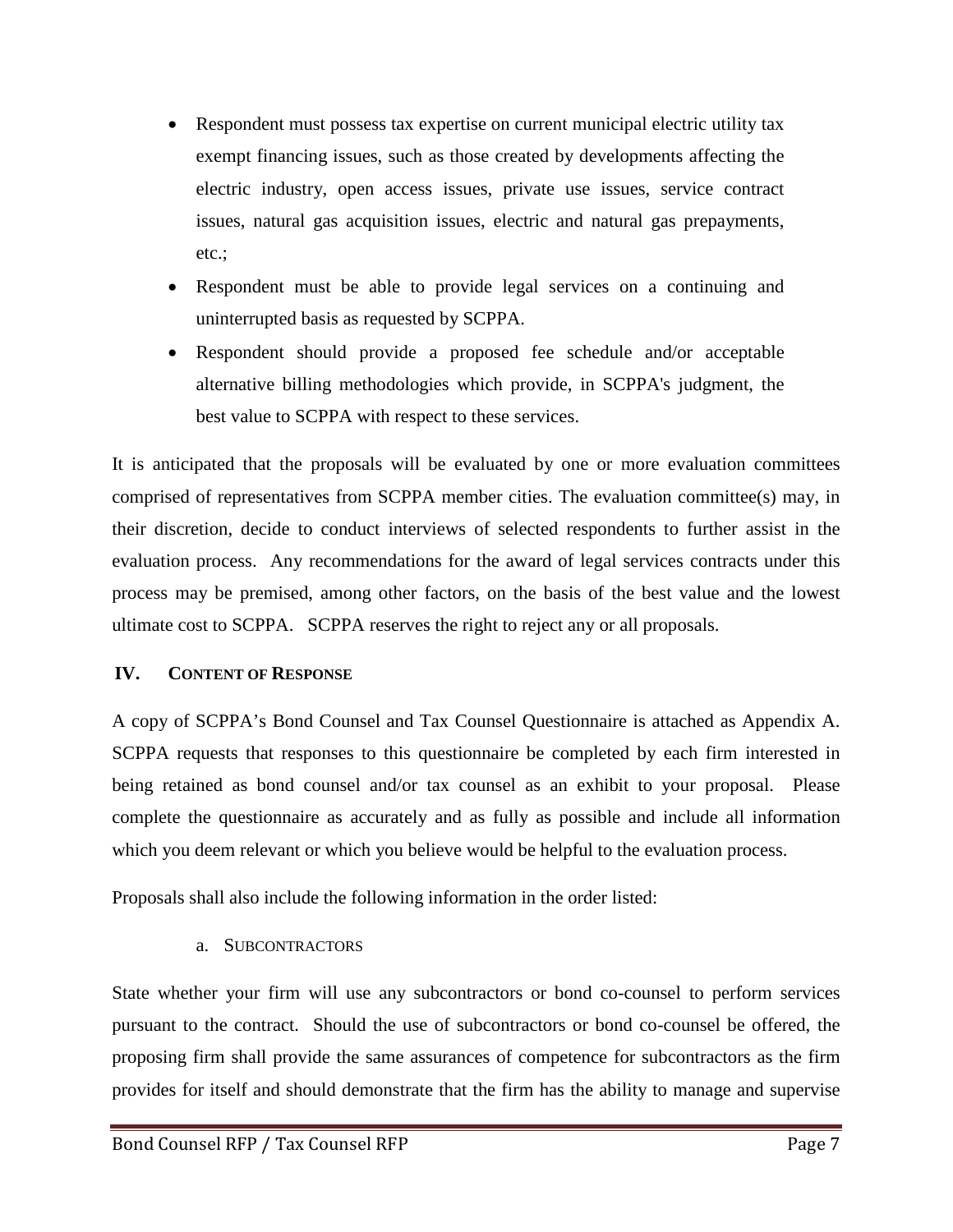the subcontracted work. Subcontractors shall not be allowed to further subcontract with others for work on this program without the consent to SCPPA.

In the event subcontractors are contemplated with respect to certain project involving SCPPA's largest member - the Los Angeles Department of Water and Power (LADWP) SCPPA requests that proposers observe the provisions of the LADWP supplier diversity program with respect to those specific projects. The LADWP supplier diversity program requires that proposers take reasonable steps to ensure that all available business enterprises, including Women Business Enterprises (WBEs) and Minority Business Enterprises (MBEs) have an equal opportunity to compete for and participate in the work being requested by this RFP. Efforts to obtain participation of MBEs, WBEs, and other business enterprises could reasonably be expected to produce a level of participation by interested subcontractors including 15 percent MBE and 7 percent WBE. Further information concerning the LADWP Supplier Diversity program may be obtained from the Purchasing Division of the Los Angeles Department of Water and Power.

# b. SCPPA SMALL FIRM PROGRAM CHARACTERISTICS

To provide for certain economies in some of the processes necessary to bond financings or refinancings SCPPA may pair a large firm with a small firm which will be tasked to carry out certain activities. If you believe your firm is in the small firm category please so state, and indicate on the attached bond and tax counsel questionnaire whether or not your firm's net income for 2010 was in excess of \$400,000.

# c. INSURANCE REQUIREMENTS

Responding firms should state that, if engaged, they will comply with SCPPA's insurance requirements which include \$1,000,000 automobile liability insurance, \$1,000,000 commercial general liability insurance, workers compensation coverage as required by law and legal malpractice insurance sufficient to insure against the consequences of potential errors and omissions.

# d. TAXPAYER IDENTIFICATION NUMBER

Provide the proper Taxpayer Identification Number for your firm for the preparation of any Form 1099 or other Internal Revenue Service reporting requirements.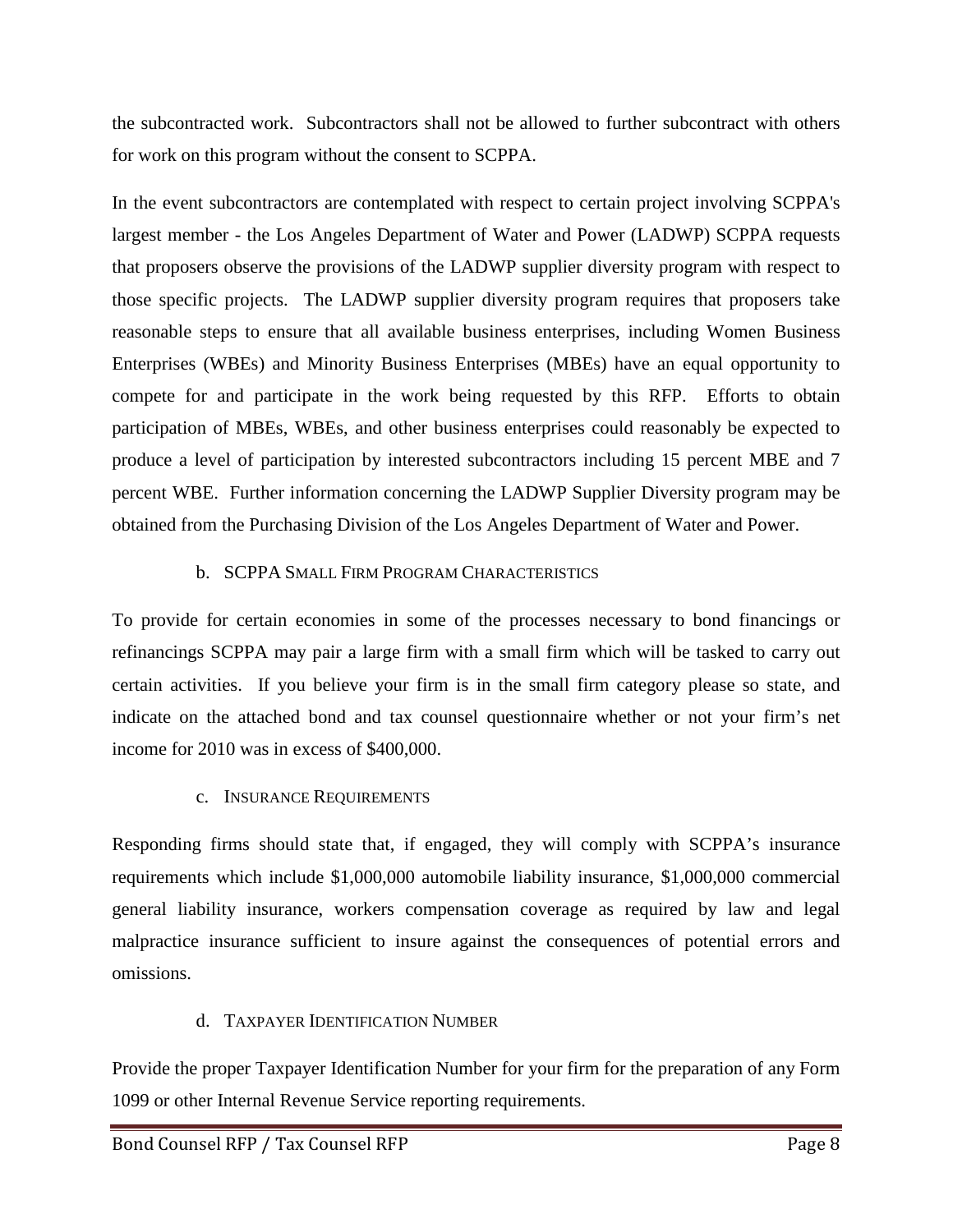# e. SERVICES PROVIDED TO SCPPA MEMBER AGENCIES

Provide in detail whether your firm, within the last five years has rendered any service to any SCPPA member, either as a primary contracting law firm or as a subcontracting firm, either under your firm's current business organization or under any other name or business organization.

# **V. INCURRING COSTS**

SCPPA shall not be liable for any costs incurred by any respondents in preparing any information in connection with this RFP process or any costs resulting from responding to this RFP. Any such costs shall remain the sole responsibility of the respondent.

# **VI. DISPOSITION OF PROPOSALS**

All proposals submitted in response to this RFP shall become the property of SCPPA. Any proposal must identify all copyrighted material, trade secrets or other proprietary information which the respondent may contend is exempt from disclosure under the Public Records Act (California Government Code §6250 et seq.). In the event such an exemption is claimed, the respondent is requested to state in the proposal that the respondent will defend any action which seeks disclosure.

# **VII. RFP PROCESSES, SELECTIONS, NEGOTIATIONS AND FEES**

This RFP constitutes only an invitation to provide requested information and is not a request for a competitive bid for any services set forth herein. SCPPA reserves, holds and, in its sole discretion, may exercise any and all rights to enter into negotiations with any responding party or combination of responding parties who, in SCPPA's sole judgment, appears to be qualified to represent SCPPA's interests and satisfy the needs of SCPPA set forth in this RFP at a competitive value. If SCPPA receives information from one of more respondents during the course of this RFP process, which SCPPA, in its sole discretion, deems worthy of further consideration, SCPPA may request additional information from those respondents. In addition, SCPPA may engage in additional negotiations with any such firms submitting such information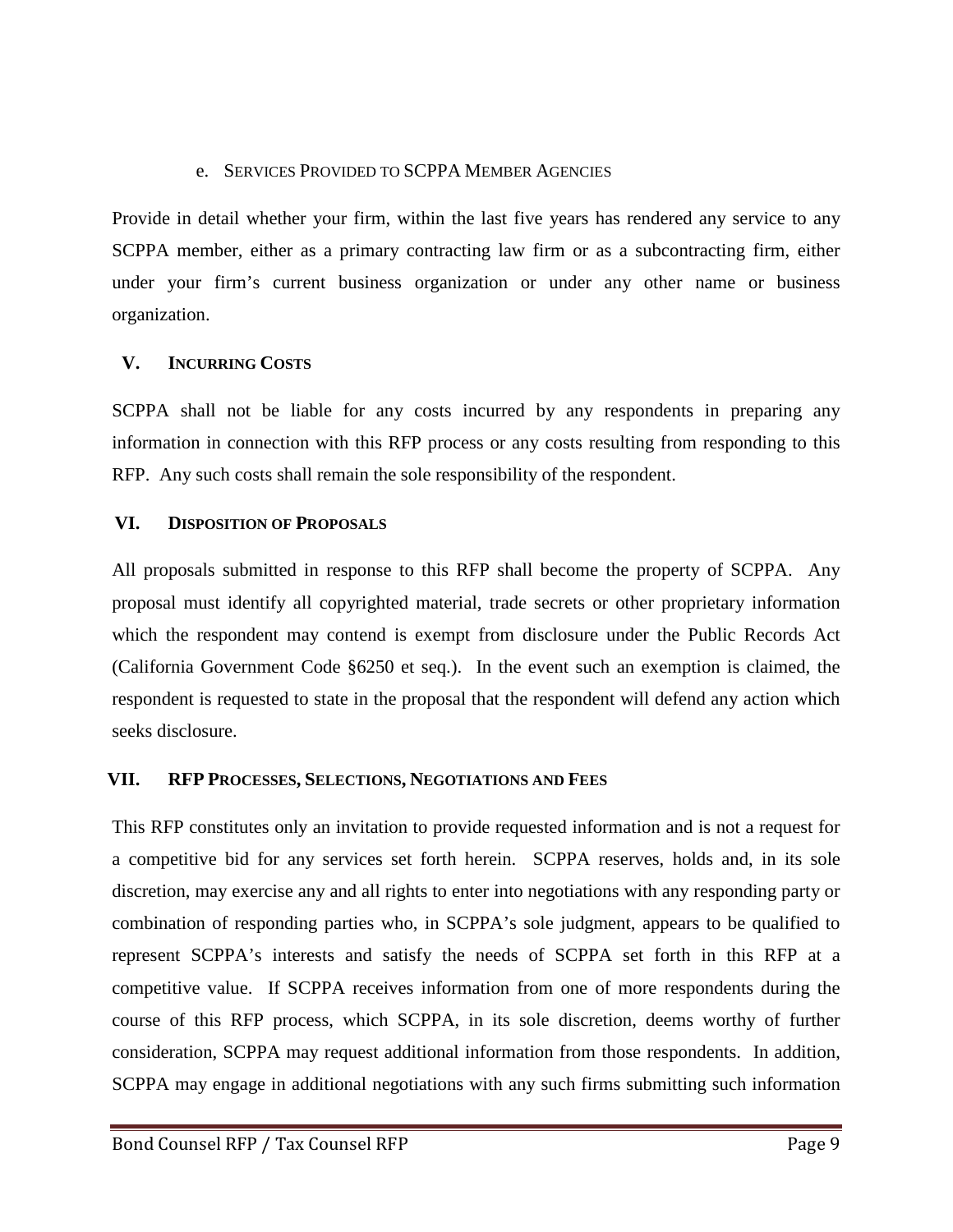which SCPPA deems to be in SCPPA's best interest. SCPPA may award a contract on the basis of submitted proposals without further discussions or may engage in further interviews. SCPPA reserves the right to submit additional clarifying questions to respondents, in order to obtain information which SCPPA deems to be valuable in the selection process. SCPPA may negotiate with one or more respondents in order to obtain the most reasonable and competitive fee structure; therefore, respondents should submit their proposal with the most favorable public entity fee discounts. When considering firms with substantially comparable credentials, fee structures become an important defining criteria in the selection decision. SCPPA may require respondents to affirmatively represent that the respondent does not provide a lower fee structure for any other public entity in Southern California.

#### **VIII. SCPPA STANDARD CONTRACT PROVISIONS**

At the conclusion of the initial evaluation process, negotiation between SCPPA and the successful respondent or respondents for a contract to provide legal services as bond counsel, bond co-counsel or tax counsel will proceed. This legal services contract will contain SCPPA's standard terms and conditions, which will include: (1) specific standards for the firm's billing costs and services, (2) requirements for the scrupulous exercise of good billing judgment, billing specificity and billing documentation, (3) insurance requirements, (4) an express provision stating that in the event of any dispute concerning any matter touching upon that legal services agreement, each party agrees to bear its own attorneys fees, and (5) that the venue for any disputes or litigation arising from that legal services agreement will be Los Angeles County. SCPPA's legal services contract requirements relating to billing practices are similar in certain respects to those found in current Los Angeles Department of Water and Power and Los Angeles City Attorney's Office outside counsel legal services contracts.

# **IX. CONTRACT PERIOD**

SCPPA anticipates that any services provided under contract or contracts which arise from this RFP process would commence in the last one half of 2011 and provide for a term of four years.

# **X. OWNERSHIP OF DATA**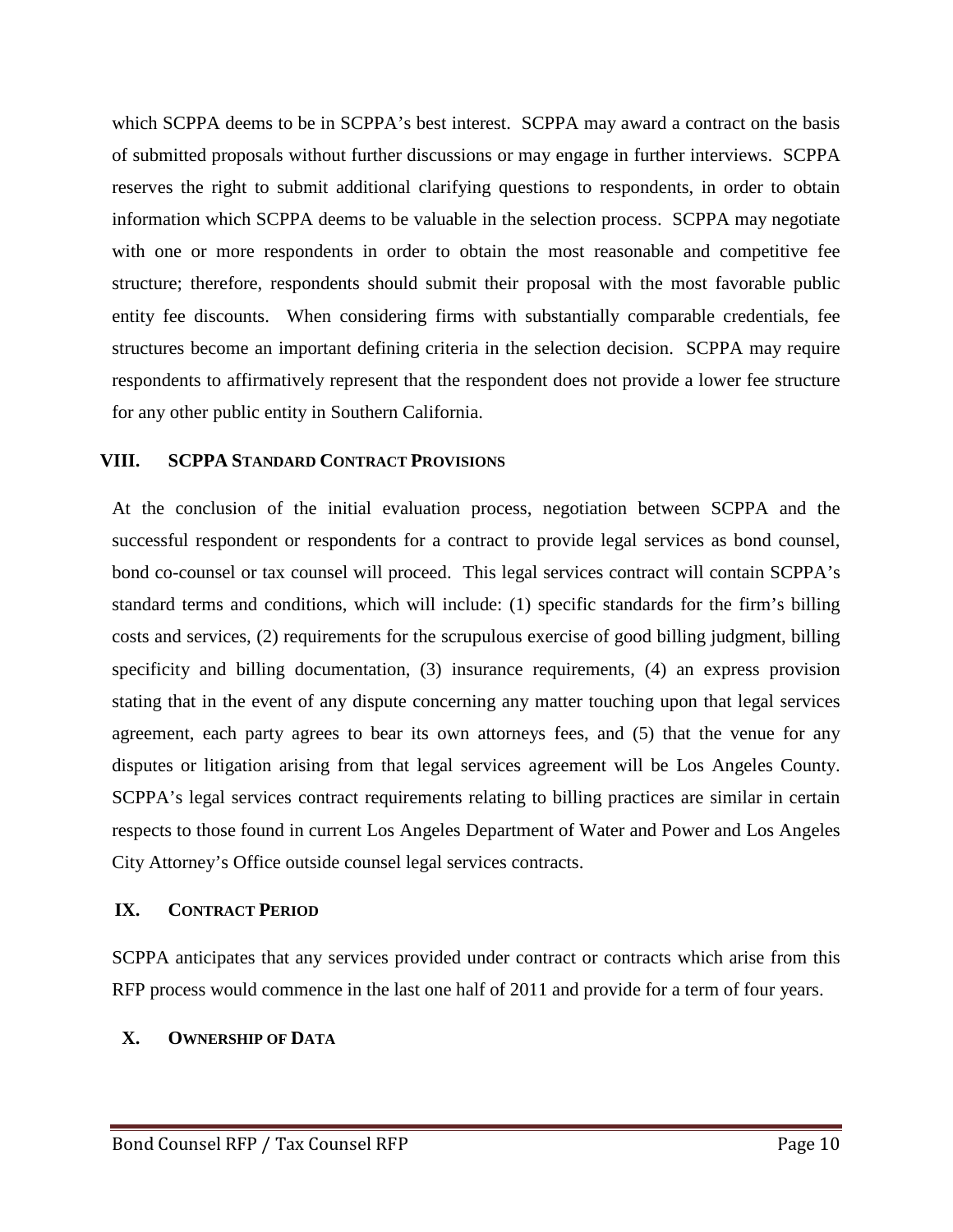Upon completion of all work under the proposed legal services contract, ownership and title of all reports, documents, instruments, indentures, contracts, plans, drawings, specification, and estimates produced through legal services provided as part of the contract will automatically be vested in SCPPA and no further agreement will be necessary to transfer ownership to SCPPA. Copies of work product produced for SCPPA shall not be furnished to others without the written authorization from SCPPA.

# **XI. RIGHT TO REJECT PROPOSALS**

SCPPA reserves the right to reject any or all proposals submitted under this RFP and may amend, modify or terminate the RFP process at any time.

# **XII. CLARIFICATION REQUESTS AND/OR QUESTIONS**

Any clarification request in connection with this RFP process should be submitted in writing and directed to either:

| Richard M. Helgeson               | <b>Vernon Oates</b>               |
|-----------------------------------|-----------------------------------|
| 225 South Lake Avenue, Suite 1250 | 225 South Lake Avenue, Suite 1250 |
| Pasadena, California 91101        | Pasadena, California 91101        |
| fax: $626-793-9461$               | fax: $626-793-9461$               |
| email: rhelgeson@scppa.org        | email: voates@scppa.org           |

Questions regarding this RFP shall be directed to Richard Helgeson or Vernon Oates. Respondents should not contact SCPPA board members with respect to this RFP or this RFP process. In order to facilitate timely responses, all respondents requesting clarification should provide an active email address with their clarification request and/or questions.

# **XIII. REQUIREMENTS FOR SUBMISSION**

Only written proposals will be considered. Proposals should be responsive to the questions set forth in this RFP. All materials submitted shall become a part of the proposal, and may be incorporated in any subsequent contract between SCPPA and any selected proposer.

**The maximum length of your written proposal, excluding exhibits, resumes and bios, and reference contacts should not exceed twenty (20) pages. Ten (10) paper copies of your**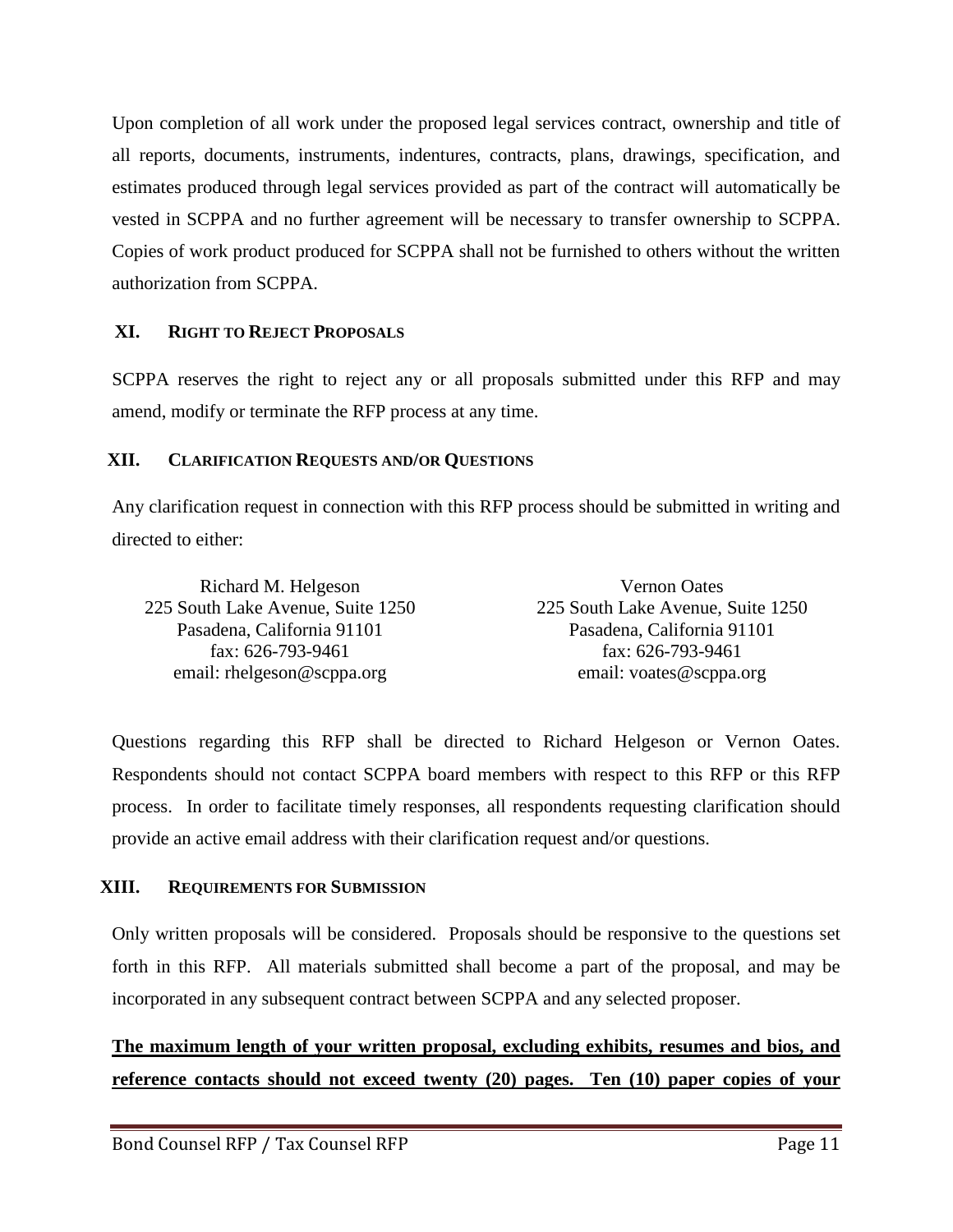# **written proposal and one (1) CD or USB drive containing the complete contents of your proposal should be submitted no later than 5:00 p.m. on May 27, 2011.**

Proposals should be submitted in a sealed package, clearly marked with the words as follows:

#### RESPONSE TO RFP FOR BOND COUNSEL AND/OR TAX COUNSEL

Proposals shall be addressed to:

Richard M. Helgeson General Counsel Southern California Public Power Authority 225 South Lake Avenue, Suite 1250 Pasadena, CA 91101

#### **XIV. SIGNATURES AND DECLARATIONS**

Each proposal must be signed on behalf of the respondent by an officer authorized to bind that respondent. In addition, the following statement must be included:

**"I hereby certify that the information contained in this proposal to perform Bond Counsel, Bond Co-Counsel and/or Tax Counsel work is true and correct. This proposal is genuine, and not a sham or collusive. The respondent has not improperly attempted to induce any other firm to refrain from submitting a proposal and has not in any manner sought through collusion or improper influence to secure for itself any advantage over any other respondent. Respondent has not attempted and will not attempt to improperly influence the selection process or obtain any unfair advantage with respect to the selection process contemplated herein by any unauthorized contact with any SCPPA officer, or board member in connection with and related to this selection process."**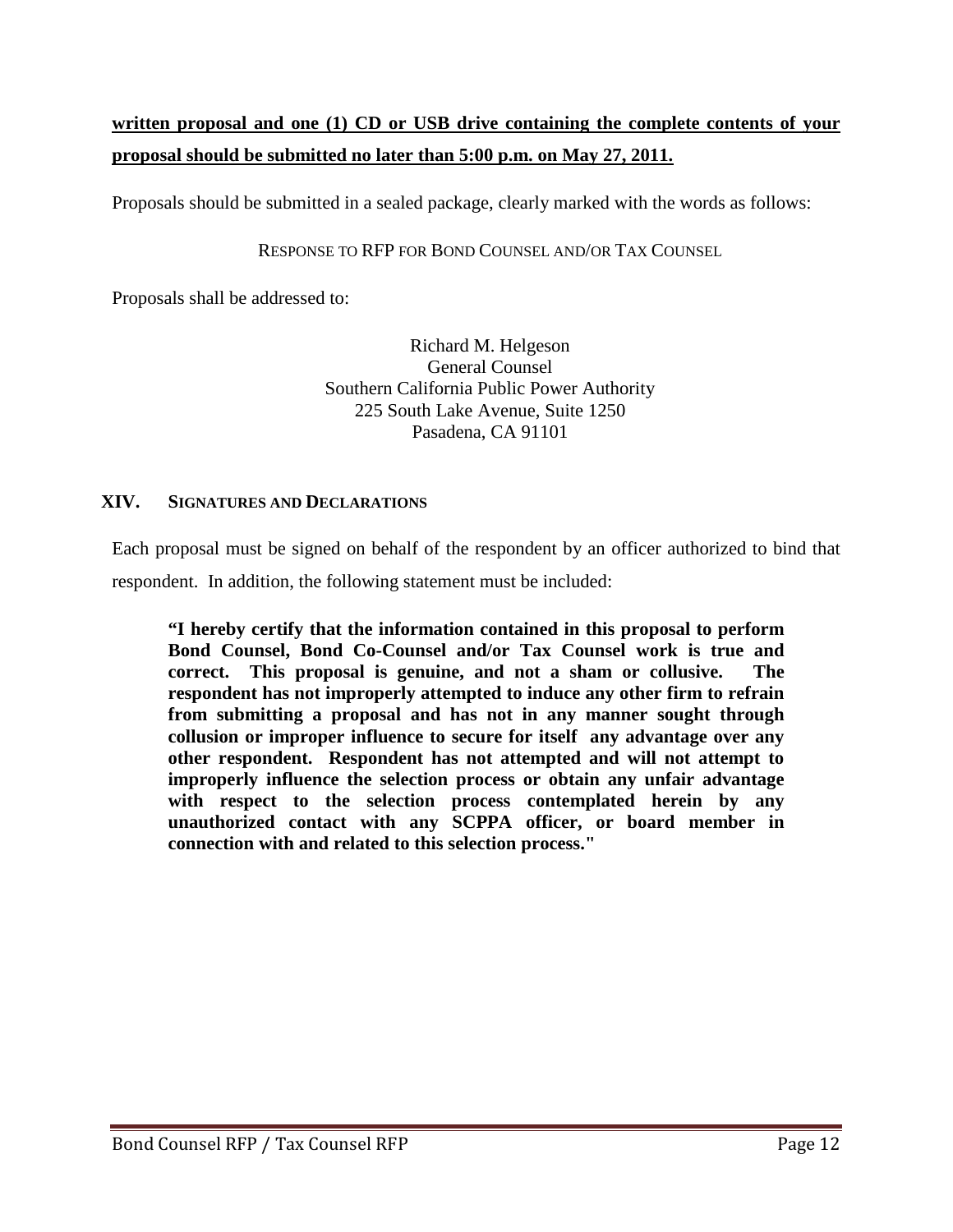# **APPENDIX "A"**

#### **BOND COUNSEL AND TAX COUNSEL QUESTIONNAIRE**

#### **GENERAL INFORMATION QUESTIONS FOR ALL RESPONDENTS**

- 1. Name of Respondent:
- 2. Address and contact information for principal office:
- 3. Address of any and all satellite offices:
- 4. Address and contact information for the office(s) and personnel anticipated to be responsible for the potential engagement matters addressed in this RFP:
- 5. Size of your firm, number of offices, number of partners and associates:
- 6. If your firm does not have a Southern California office please describe the arrangements your firm will make to provide bond counsel services and/or tax counsel services on a continuous and uninterrupted basis.
- 7. If you consider your firm to be in the small firm category please indicate whether your firm's net income in 2010 was more than \$400,000.
- 8. Has your firm carried out any legal services for any SCPPA member during the last five years? SCPPA members are listed on the SCPPA website at www.scppa.org. If so, please set forth the SCPPA member, the nature of the work, the dates of your engagement, and the names of the SCPPA member agency personnel responsible for the administration of your contract.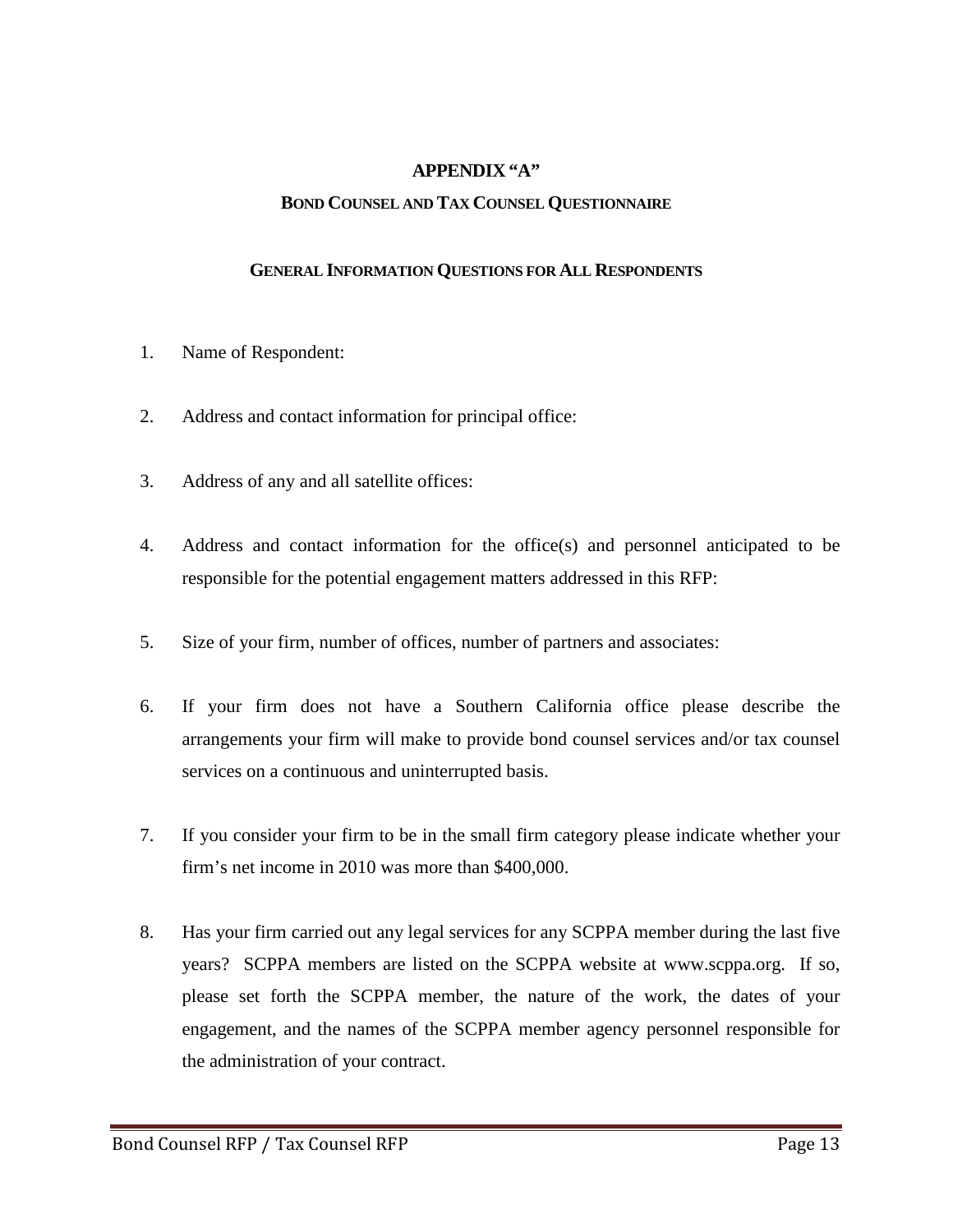- 9. Do you have any municipal law specialists in your firm? If so, please provide names, resumes, experience and specialty areas.
- 10. Please indicate whether or not there may be any potential conflicts your firm might have in serving as legal counsel for SCPPA by answering the following:
	- a. Please state whether your firm during the past five years has represented any party in any litigation or transactional matter adverse to SCPPA or adverse to any SCPPA member. If so, please specify: the SCPPA member(s) involved; the nature of the litigation or transactional matter; whether the matter has now been concluded; and, if so, how the matter was concluded.
	- b. Does your firm have any potential conflicts with SCPPA which may implicate the provisions of Rule 3-310 of the California Rules of Professional Conduct? If so, please state in detail the nature of the matter which may give rise to such a conflict.
- 11. Which of your firm's attorneys would be assigned the primary responsibility for administering and carrying out services under the engagement agreement proposed herein?
- 12. Please provide the complete background and experience of the attorney or attorneys identified in your response to Question 11 if you have not done so elsewhere.
- 13. Do you carry an "errors and omissions" policy or professional liability insurance policy? If so, please state the policy limits of such coverage.
- 14. As the last pages or the final separate exhibit or attachment in your proposal, please describe your firm's fee structure and the fee schedule or anticipated charges which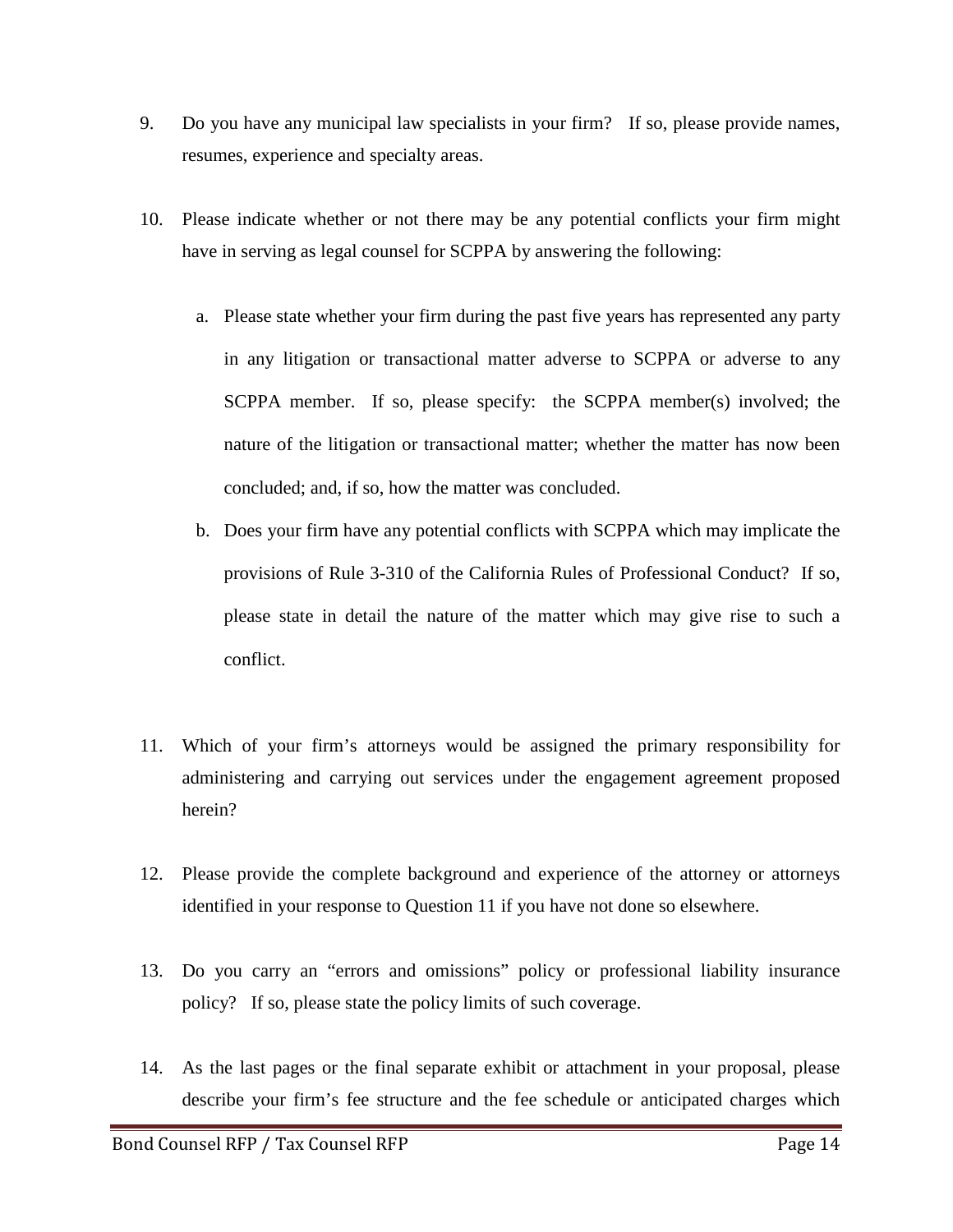your firm proposes for this engagement. Specify the hourly rates of each of the attorneys or legal resources or specialists which you may be proposing in connection with this matter. In connection with fees, proposing firms should keep in mind that when SCPPA considers firms with substantially comparable credentials, fee structures become an important defining criteria in the selection decision and respondents are encouraged to submit their proposal with the most favorable public entity fee discount. SCPPA may require respondents to affirmatively represent that the respondent does not provide a lower fee structure for any other public entity in Southern California. Also, proposers are requested to keep in mind that SCPPA may also desire to consider various alternative types of bond service fee arrangements such as "per transaction" pricing, a per issuance fee in terms of a fixed fee per thousand dollars of bonds to be issued, or a proposed lump sum price for original issues and refundings. The fees may be set forth in terms of a lump sum which first includes and then excludes the cost of official statement preparation or tax work. Respondents are requested to separately set out this hourly or fixed fee or transaction pricing information as the final pages or their last exhibit at the end of their proposal.

- 15. Do the hourly rates or the proposed transaction fees include all administrative and overhead costs such as word processing, telephone expenses, faxing, document duplication, expenses of travel, etc? Please indicate which charges or costs are not included in the above hourly rates or transaction fees. Please identify those charges or costs for which your firm expects reimbursement. If the reimbursement basis is other than cost based please indicate the amounts or the formula for calculating such charges or costs. If your firm does not have a Southern California area office, particularly note whether or not you are expecting to be separately reimbursed for transportation expenses in traveling to and from Southern California.
- 16. As indicated herein, it is entirely possible that the handling of the legal services described in this RFP may be undertaken through an approach involving two or more law firms working together on a common issuance, transaction, task or project. Other than your own law firm, please state which specific attorneys and law firms you feel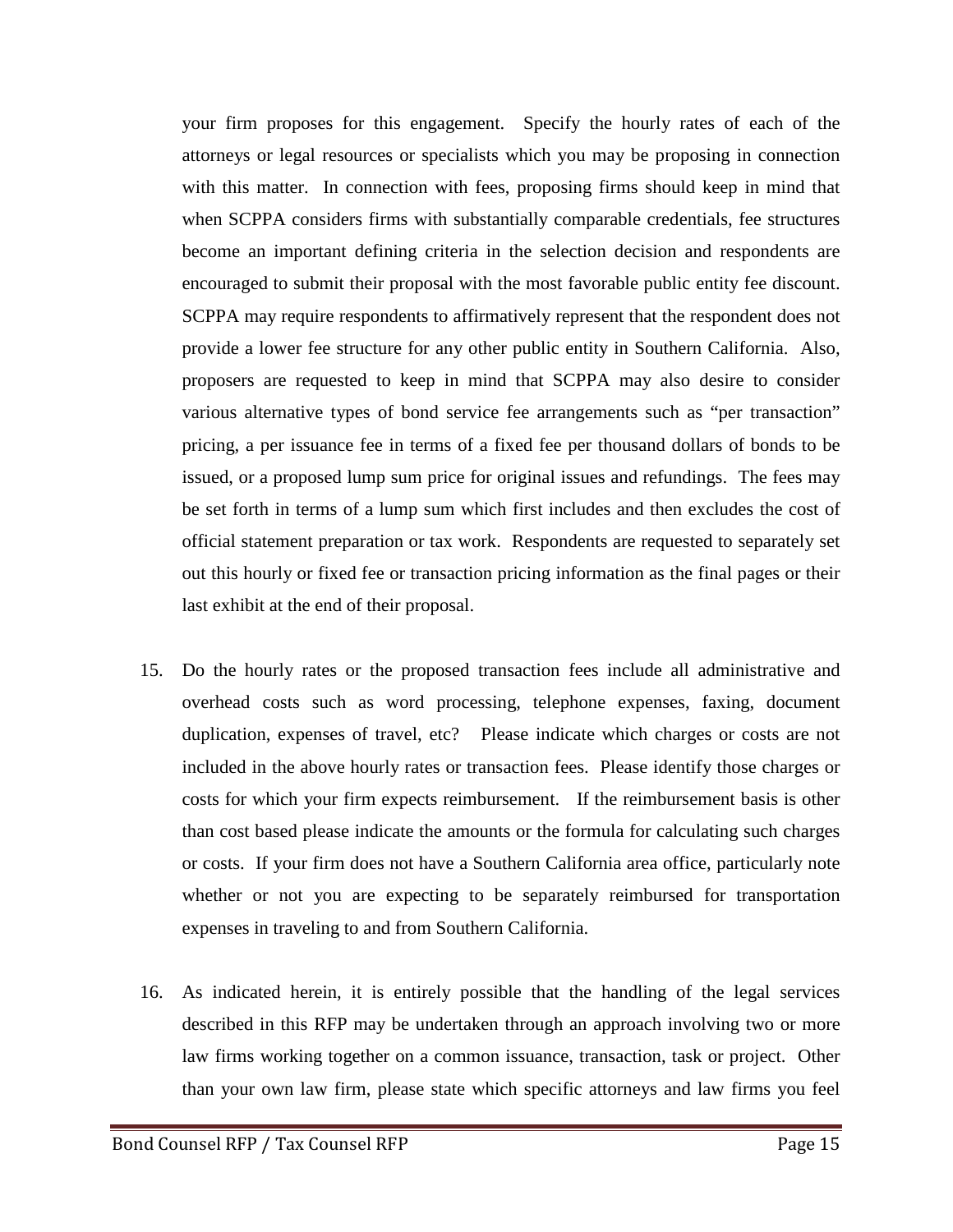would be most qualified to handle the type of responsibilities set forth in the scope of services section of this RFP.

- 17. Has your firm published any special articles, newsletters or law firm bulletins addressing any of the matters set forth in the Scope of Work section of this RFP? If so, please provide a reference to any such materials you feel may be relevant to your qualifications in your response. If you desire to attach any optional materials such as articles, newsletters or bulletins which have been issued by your firm which may be relevant to the subject matter addressed in the Scope of Work section of this RFP you may attach these materials in a separate Exhibit section to your response.
- 18. Please provide any additional information you may deem appropriate.
- 19. Please provide references.

#### **SPECIFIC QUESTIONS FOR BOND COUNSEL RESPONDENTS**

- 20. Do you have municipal finance specialists in your firm? If so, please provide names, resumes, experience and specialty areas.
- 21. Please describe all relevant bond counsel experience, including the date, issue size, issuer, underwriter, and type of security over the last three years. If it is more convenient for your firm, this information may be set forth in an attached exhibit.
- 22. With respect to the experience set forth in Question 21 please identify and describe what you believe may have been relatively complex transactions, such as straddles, advance refundings, swaps, swaptions, inverse floaters or other derivative transactions.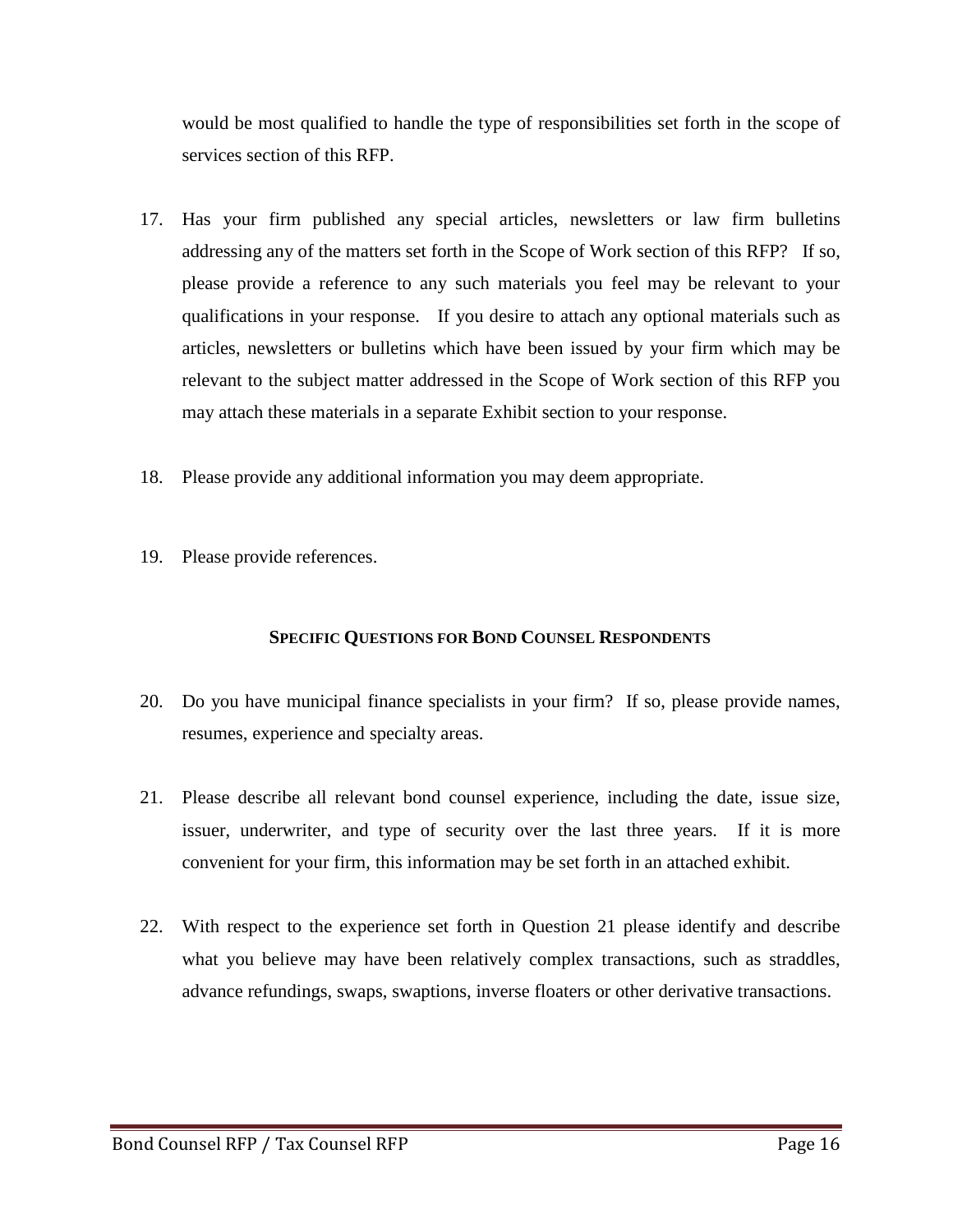- 23. State all facts you rely upon to establish that your firm can comply with the required criteria to be a "Category One" law firm as that characterization is described in the Scope of Work section above.
- 24. Has your firm been involved with financing issues associated with the acquisition of physical natural gas reserves by a public entity to fuel the entity's electric generation? If so please describe the details and nature of any such work and describe your firm's experience and qualifications to do this work.
- 25. Has your firm been involved with financing issues associated with natural gas prepayment transactions entered into by a public entity for the purpose of procuring future supplies of fuel for electric generation? If so, please describe the details and nature of any such work and describe your firm's experience and qualifications to do this work.
- 26. Has your firm been involved with financing issues associated with electric prepayment transactions entered into by a public entity for the purpose of procuring electric energy? If so, please describe the details and nature of any such work and describe your firm's experience and qualifications to do this work.
- 27. Has your firm been involved with financing issues related to the acquisition of energy from renewable sources such as wind generation projects, solar energy projects, geothermal projects, or landfill gas projects sought by a public entity for the purpose of procuring renewable electric generation? If so, please describe the details and nature of any such work and describe your firm's experience and qualifications to do this work.
- 28. Has your firm been involved with financing issues related to the acquisition of biogas resources such as methane gas recovered from a landfill which in turn is used to fuel a natural gas power plant as a source of energy through which a utility seeks to generate renewable energy credits? If so, please describe the details and nature of any such work and describe your firm's experience and qualifications to do this work.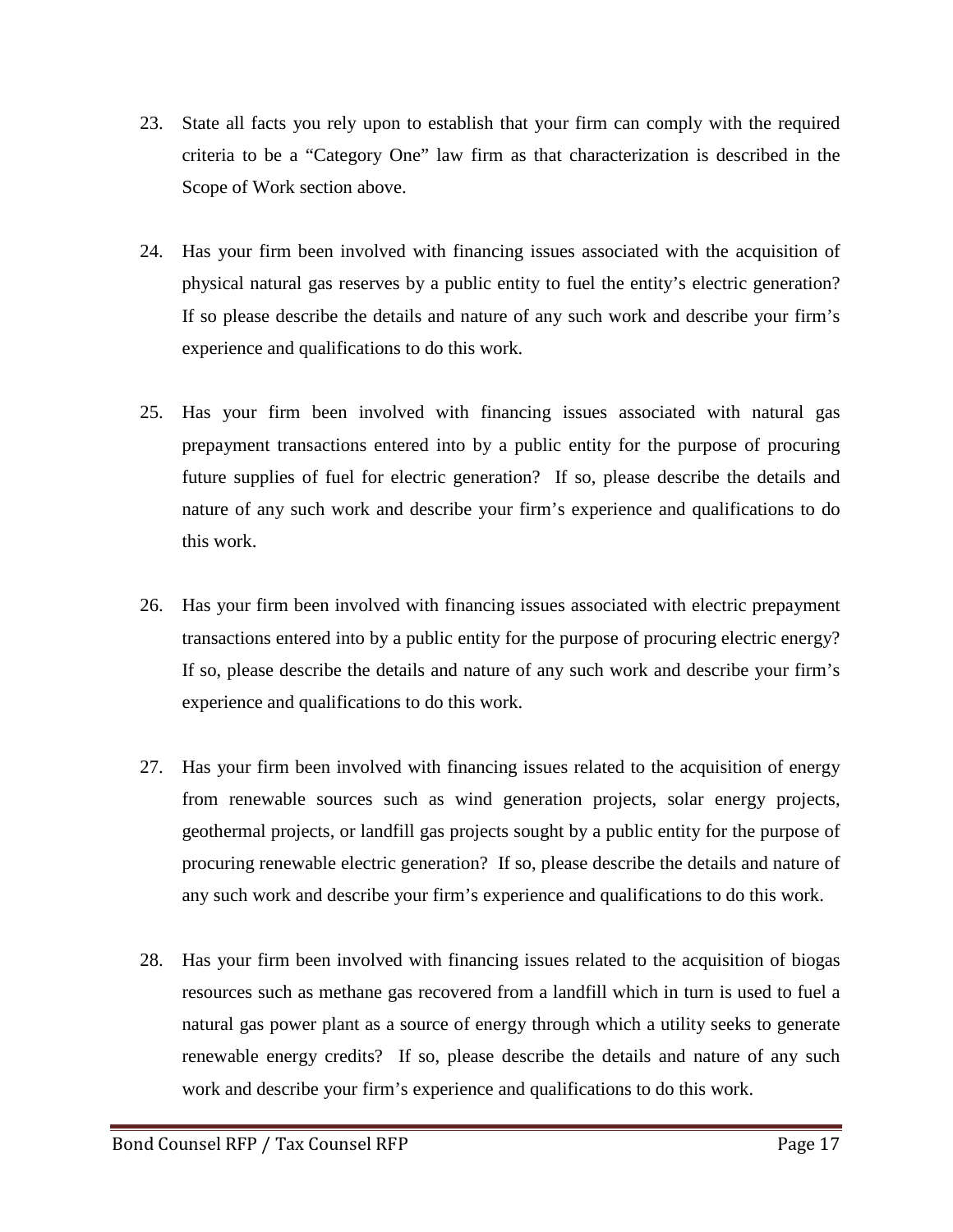#### **SPECIFIC QUESTIONS FOR TAX COUNSEL RESPONDENTS**

- 29. Do you have any Federal tax specialists in your firm? If so, please provide names, resumes, experience and specialty areas.
- 30. Do you have any Federal tax attorneys who are specialists in issues associated with Internal Revenue Code, §141 and 148; Federal Treasury Regulations, §1.141-7; or Revenue Procedure 97-13 in your firm? If so, please provide names, resumes, experience and specialty areas.
- 31. Do you have any Federal tax attorneys in your firm who are specialists in issues associated with Internal Revenue Code,  $\S7701(e)$ , the federal income tax "service" contract rules", leveraged leasing transactions, or associated issues of "tax ownership" for federal income tax purposes? If so, please provide names, resumes, experience and specialty areas.
- 32. Do you have any Federal tax attorneys who are specialists in issues associated with production tax credits under Internal Revenue Code Section 45, renewable energy investment credit or renewable energy depreciation issues, or any issues associated with Section 1603 of the American Recovery and Reinvestment Tax Act of 2009.
- 33. Has your firm been involved with tax issues associated with the acquisition of physical natural gas reserves by a public entity to fuel the entity's electric generation? If so please describe the details and nature of any such work and describe your firm's experience and qualifications to do this work.
- 34. Has your firm been involved with tax issues associated with natural gas prepayment transactions entered into by a public entity for the purpose of procuring future supplies of fuel for electric generation? If so please describe the details and nature of any such work and describe your firm's experience and qualifications to do this work.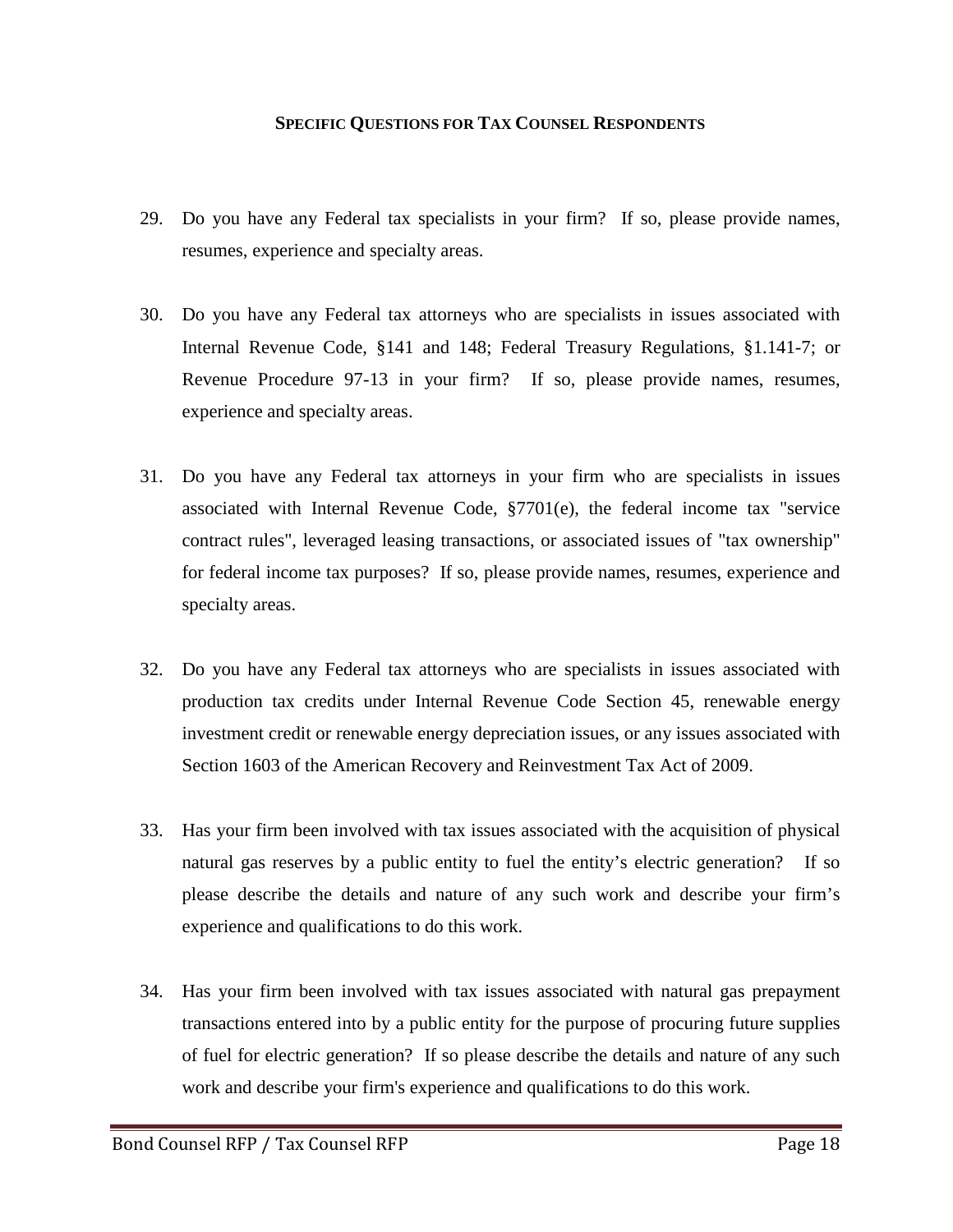- 35. Has your firm been involved with tax issues associated with electric prepayment transactions entered into by a public entity for the purpose of procuring electric energy? If so, please describe the details and nature of any such work and describe your firm's experience and qualifications to do this work.
- 36. Has your firm been involved with tax issues related to the acquisition of energy from renewable sources such as wind generation projects, solar energy projects, geothermal projects, or landfill gas projects sought by a public entity for the purpose of procuring renewable electric generation? If so, please describe the details and nature of any such work and describe your firm's experience and qualifications to do this work.
- 37. Has your firm been involved with tax issues related to the acquisition of biogas resources such as methane gas recovered from a landfill which is used to fuel a natural gas fired power plant as a source of energy through which a utility seeks to generate renewable energy credits? If so, please describe the details and nature of any such work and describe your firm's experience and qualifications to do this work.
- 38. Does your firm possess experience in handling IRS audits involving tax exempt bonds? If so, please describe this experience including the subject matter of any such audits by the Service, the issues addressed, the audit results, and any other information which is not confidential and which may be helpful to SCPPA in assessing your firms background and experience in connection with any such audits
- 39. Has your firm prepared any private letter ruling requests to the Internal Revenue Service which have addressed subjects under the Internal Revenue Code, §141 or 148 on behalf of any municipally owned electric utility or on behalf of another type of public entity? If so, please describe the subject matter of the ruling requests, the issues addressed in the request, the results obtained, and the PLR number assigned by the Internal Revenue Service to the private letter ruling.